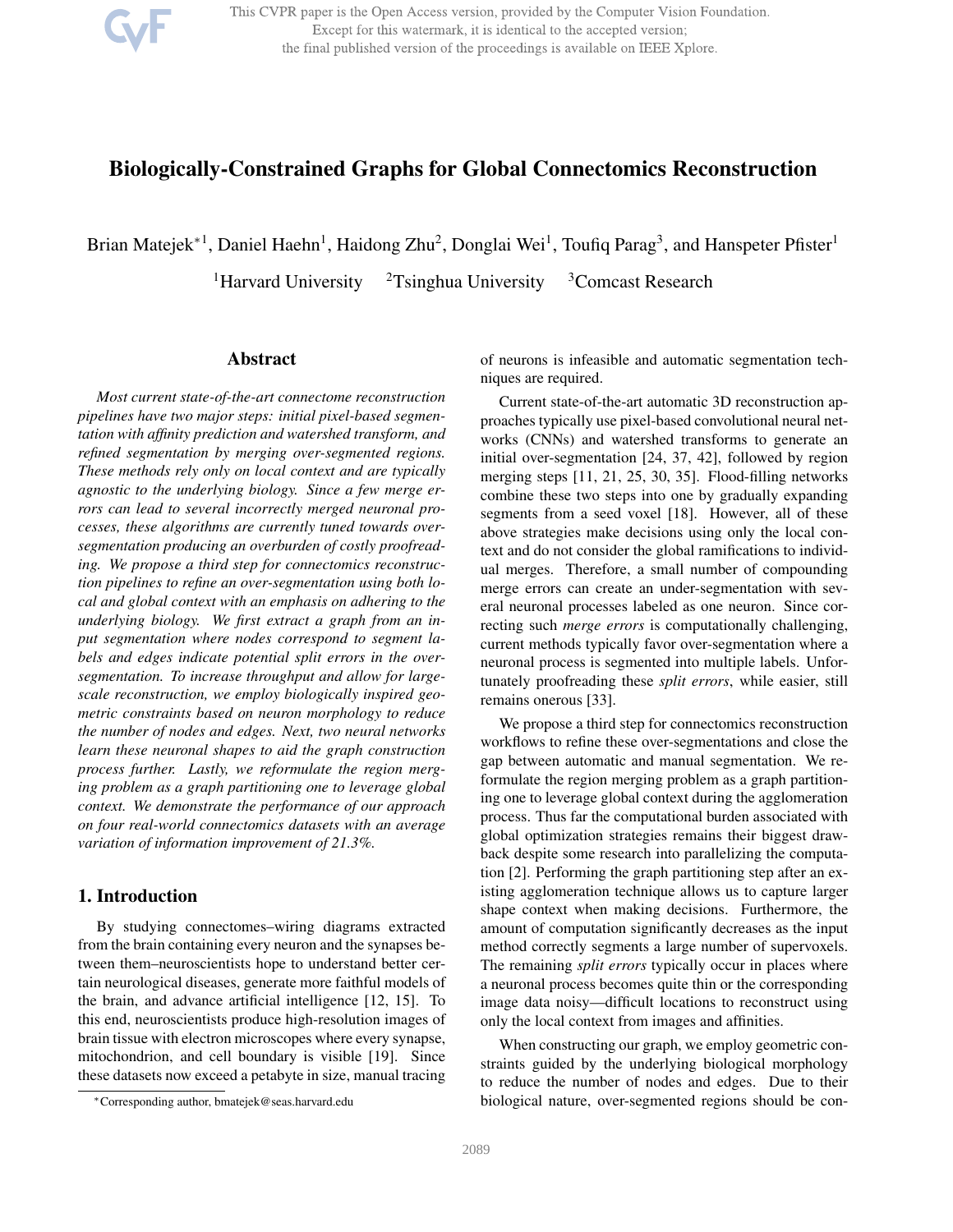

Figure 1. Most current state-of-the-art segmentation pipelines consist of affinity generation with watershed transform and region merging (left). We follow these existing methods by constructing a graph derived from their segmentation by enforcing geometric constraints inspired by the underlying biology and learning typical neuronal morphologies (center). Our graph formulation allows us to partition the graph with a global optimization strategy to produce an improved segmentation (right).

nected with specific geometric and topological properties in mind. For example, among other biological considerations, L-shaped junctions and arrow-shaped junctions are rare in neuronal structures. We can both use and learn these shape priors to produce a more accurate region merging strategy.

Our region merging framework consists of several steps to first construct a graph from an input segmentation and then to partition the graph using a global optimization strategy (Fig. 1). We first identify segments that are clearly over-segmented based on our knowledge of the span of neuronal processes and use a trained CNN to merge these segments with larger ones nearby. Remaining segments receive a node in our graph. We then generate skeletons for each segment to produce a simple yet expressive representation of the underlying shape of a given segment (Fig. 1, center). From these skeletons, we identify potential segments to merge, which in turn receive a corresponding edge in the graph. Another CNN classifier learns the local structural shapes of neurons and produces probabilities that two segments belong to the same neuron. Finally, we employ a graph optimization algorithm to partition the graph into an improved reconstruction (Fig. 1, right). Our graph formulation creates a formal description of the problem enabling a diverse range of optimization strategies in the future.

This work makes three main contributions: first, a method to extract biologically-inspired graphs from an input segmentation using hand-designed geometric constraints and machine-learned neuronal morphologies; second, a top-down framework to correct split errors in an input segmentation; last, a reduction of variation of information on state-of-the-art inputs by 21.3% on four datasets.

# 2. Related Work

Initial Pixel-based Segmentation Methods. There are two main approaches to segmenting electron microscopy images at the voxel-level. In the first, 2D or 3D convolutional neural networks are trained to produce an intermediate representation such as boundary [7, 16, 21, 37] or affinity maps [24, 39]. Advancements in architecture designs (e.g., 3D U-Net [6]), model averaging techniques [40], segmentation-specific loss functions (e.g., MALIS [4]), and data augmentation strategies [25] have greatly improved the results for these intermediate representations. Afterwards, clustering techniques such as watershed [8, 10, 42] or graph partition [1] transform these intermediate representations into a segmentation. In the second approach, neural networks [18, 28] are trained recursively to grow the current estimate of a binary segmentation mask, which is further extended to handle multiple neurons [29]. Despite impressive segmentation accuracies, the computational burden of this approach remains a limitation as the network needs to infer each segment separately.

Agglomeration Strategies. Agglomeration methods are parameterized by the similarity metric between adjacent segments and merging strategy. For the similarity metric, Lee *et al*. [25] and Funke *et al*. [11] rely solely on the predicted affinities and define the metric as the mean affinity between segments. Classification-based methods generate the probability to merge two segments from handcrafted [17, 21, 30, 34, 42] or learned features [3]. Niko *et al*. [23] use the information about post- and pre-synaptic connections to refine the multicut algorithm and prevent axons and dendrites from merging. For the merging strategy, most methods use variants of hierarchical agglomeration [21, 30, 34, 35, 42] to greedily merge a pair of regions at a time. Other methods formulate agglomeration as reinforcement learning [17] and superpixel partitioning problems [2]. More recently, flood-filling networks [18] use different seeding strategies with the same network from the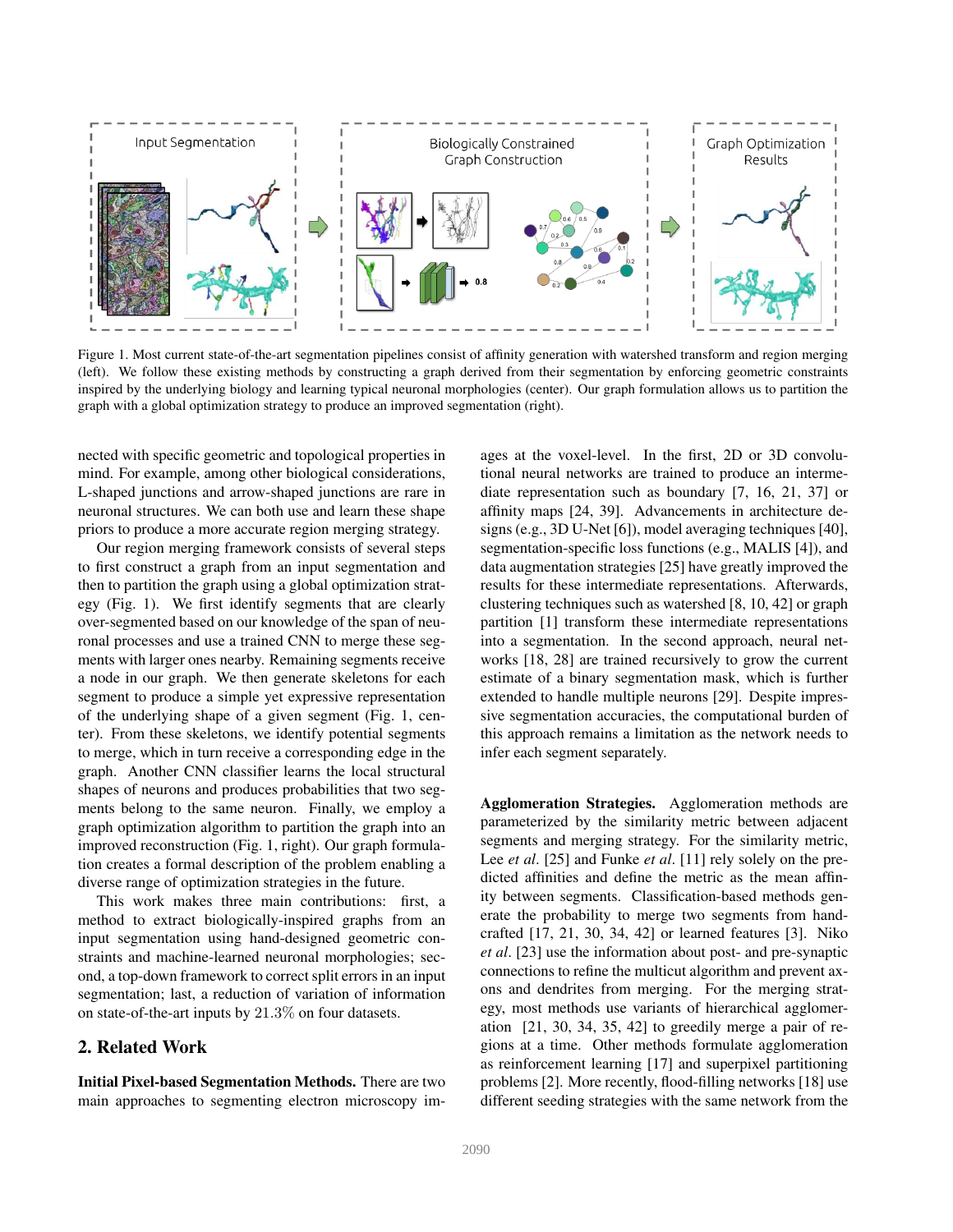

Figure 2. The above neuronal process is incorrectly segmented into several labels. Five of the segments are very small indicating that they must merge with a nearby larger segment. Frequently these small segments are artifacts of noisy affinities around locations where a process becomes quite thin.

initial segmentation step to agglomerate regions.

Error-correction Methods. Although significant advancements in the above methods produce impressive results, there are still errors in the segmentations. These errors are corrected either manually with human proofreading [14, 22] or automatically [43]. Since correcting errors is a computationally expensive task, various research explores how to use machine learning to improve human efficiency [13], automatic detection of error regions [36, 43], or reduce the search space via skeletonization [9]. However, these methods rely only on local context for decision-making and do not enforce biological constraints on their corrections.

## 3. Biologically-Constrained Graphs

Most current graph-based approaches assign a node to every unique label in the volume with edges between segments that have at least one neighboring pair of voxels. However, as the image volumes grow in size, the number of edges under such an approach increases dramatically. We employ hand-crafted geometric constraints based on the underlying biology to reduce the number of nodes and edges. Furthermore, we learn neuron morphologies with two neural networks to aid in the graph generation process.

#### 3.1. Node Generation

Current pipelines that agglomerate regions based on the affinity predictions alone produce a large number of tiny segments (e.g., 86.8% of the segments produced by the waterz algorithm on a representative dataset contain fewer than 9, 600 voxels corresponding to a volume of approximately  $0.01 \,\mathrm{\upmu m^3}$ ). Since these strategies use only the mean affinity between two supervoxels, noise in the affinity generation process produces these small artifacts. In particular, these segments frequently occur in regions where a neuronal process becomes quite thin leading to low affinities between voxels (Fig. 2). We can leverage additional information about the underlying biology to identify and correct these segments: namely that neurons are quite large and should



Figure 3. Both networks take three channels as input corresponding to if a particular voxel belongs to segment one, segment two, or either segment. This particular example is input to the edge CNN to determine if two segments belong to the same neuronal process.

not contain few voxels when segmented. Figure 2 shows an example neuronal process over-segmented into six distinct components, five of which are relatively small. Each of these segments had sufficiently low mean affinities with its neighbors.

We identify these small segments and merge them before graph construction to reduce the number of nodes (and edges). We flag any segment whose volume is less than  $t_{vol}$ cubic microns as *small* and create a list of nearby *large* segments as potential merge candidates. The simplest method to absorb these segments is to agglomerate them with a nonflagged neighbor with the highest mean affinity. However, these segments arise because of inaccuracies in the affinities. We employ two methods to merge these nodes based on the geometry of the small segments themselves. Some agglomeration strategies produce several "singleton" segments that are completely contained within one image slice. We link these singletons together across several slices by considering the Intersection over Union when superimposing two adjacent slices. Second, we train a neural network to learn if two segments, one small and the other large, belong to the same neuron.

Looking at the local shape around two segments can provide significant additional information over just the raw image data or affinities alone. Often split errors occur at regions with either image artifacts or noisy affinities; however, the segment shapes provide additional information. We extract a small cube with diameter  $d_{node}$  nanometers around each *small–large* segment pair. We train a feedforward 3D CNN to learn the neuron morphology and predict which pairs belong to the same neuron. The CNN takes as input three channels corresponding to if the voxel belongs to the small segment, the large segment, or either segment (Fig. 3). Our network contains three *VGG-style* convolution blocks [5] and two fully connected layers before a final sigmoid activation. The network parameters are further discussed in Sec. 4.2. Each small segment is merged with exactly one nearby large segment to prevent a merge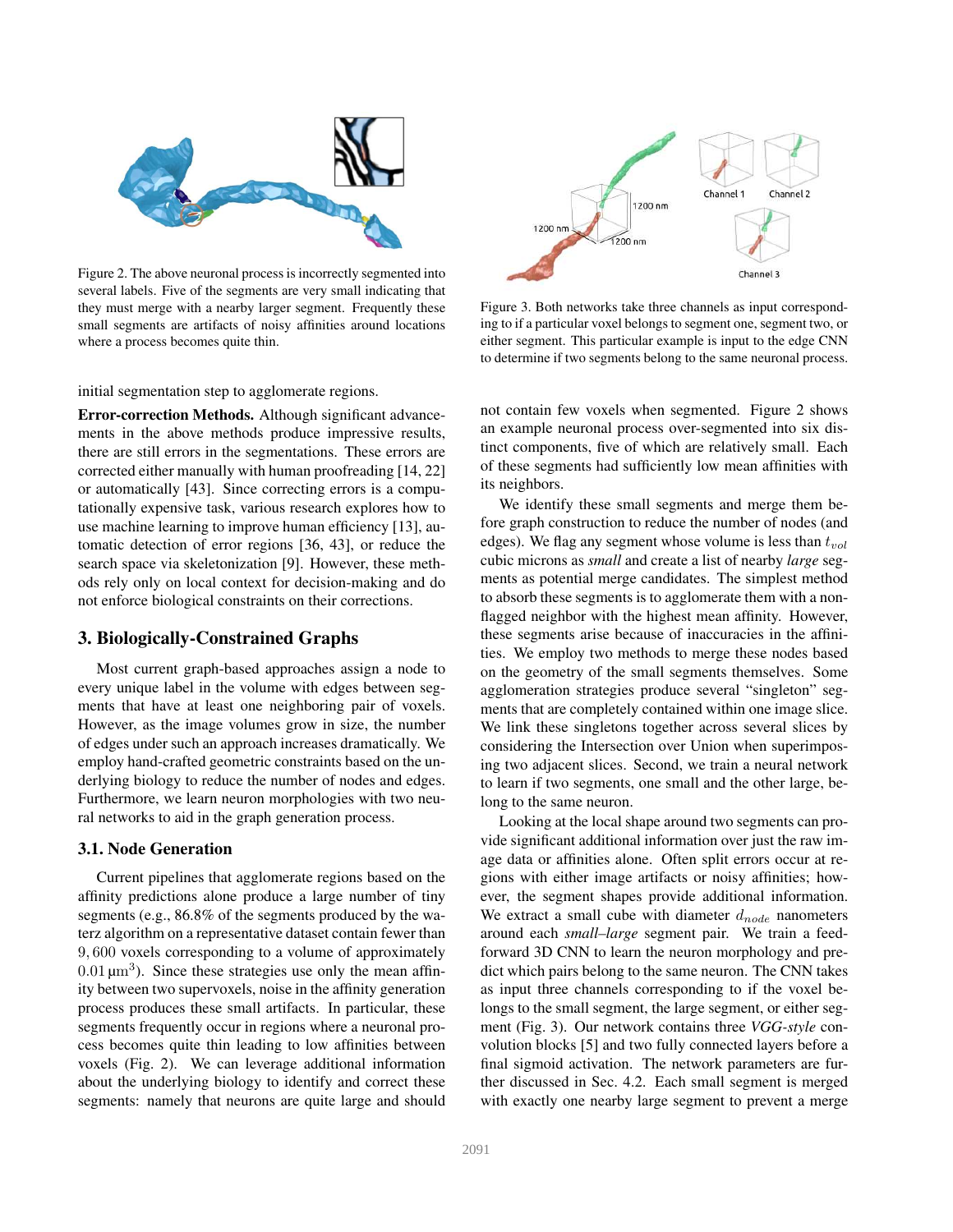

Figure 4. Two typical instances of split errors in connectomics segmentations. In the top image, the neuronal process is split multiple times at some of its thinnest locations. On the bottom, multiple spines are split from the dendrite.

error from connecting two distinct neurons completely.

#### 3.2. Edge Generation

Each remaining segment in the volume has a large number of adjacent neighbors (28 per segment averaged over three gigavoxel datasets). We use a geometric prior on the split errors to reduce the number of considered errors greatly. Most split errors follow one of two modalities: either a neuronal process is split into two or more parts across its primary direction (Fig. 4, top) or several spines are broken off a dendrite (Fig. 4, bottom).

We generate skeletons for each segment to create a simple yet expressive representation of a volume's underlying shape. For example, this approach allows us to quickly identify all of the dendritic spines in a segment with minimal computation (Fig. 5). Some previous research focuses on the development and use of skeletons in the biomedical and connectomics domains for quicker analysis [38, 41] and error correction [9]. Topological thinning and medial axis transforms receive a significant amount of attention in the computer graphics and volume processing communities [26, 32].

We first downsample each segment using a max-pooling procedure to a resolution of  $(X_{res}, Y_{res}, Z_{res})$  nanometers before generating the skeletons. This process does not cause significant detail loss since the finest morphological features of neurons are on the order of 100 nm [36]. In fact, the produced skeletons more closely follow the underlying geometry since the boundaries of these segments are quite noisy. We use a sequential topological thinning algorithm [31] to gradually erode the boundary voxels for each segment until only a skeleton remains. Figure 5 shows two example segments with their corresponding skeletons. The larger spheres in the skeleton correspond to endpoints. We generate a vector at each endpoint to indicate the direction of our skeleton before endpoint termination.



Figure 5. Two example skeletons produced by a topological thinning algorithm [31]. The larger spheres represent endpoints and the vectors protruding from them show the direction of the skeleton at endpoint termination.

When generating the edges for our graph, we exploit the aforementioned split error modalities which follow from the underlying biological structure of neurons. To identify these potential *split error* locations, we use the directional vectors at each skeleton endpoint. For each endpoint  $v_e$  in a given segment  $S_e$  we consider all voxels  $v_n$  within a defined radius of  $t_{edge}$  nanometers. If that voxel belongs to another segment  $S_n$  that is locally adjacent to  $S_e$  and the vector between  $v_e$  and  $v_n$  is within  $\theta_{max}$  degrees of the directional vector leaving the skeleton endpoint, nodes  $S_e$  and  $S_n$  receive an edge in the graph.  $\theta_{max}$  is set to approximately 18.5°; this value follows from the imprecision of the endpoint vector generation strategy.

## 3.3. Edge Weights

To generate the merge probabilities between two segments we use a CNN similar to the one discussed in Section 3.1. We extract a small cube of diameter  $d_{edge}$  nanometers around each potential merge location found in the edge generation step. Again, we train a new feed-forward 3D CNN with three channels encoding whether a voxel belongs to each segment or either (Fig. 3). The network follows the same general architecture with three *VGG-style* convolution layers followed by two fully connected layers and a final sigmoid activation.

We next convert these probabilities into edge weights with the following weighting scheme [20]:

$$
w_e = \log \frac{p_e}{1 - p_e} + \log \frac{1 - \beta}{\beta} \tag{1}
$$

where  $p_e$  is the corresponding merge probability and  $\beta$ is a tunable parameter that encourages over- or undersegmentation. Note high probabilities transform into positive weights. This follows from our optimization strategy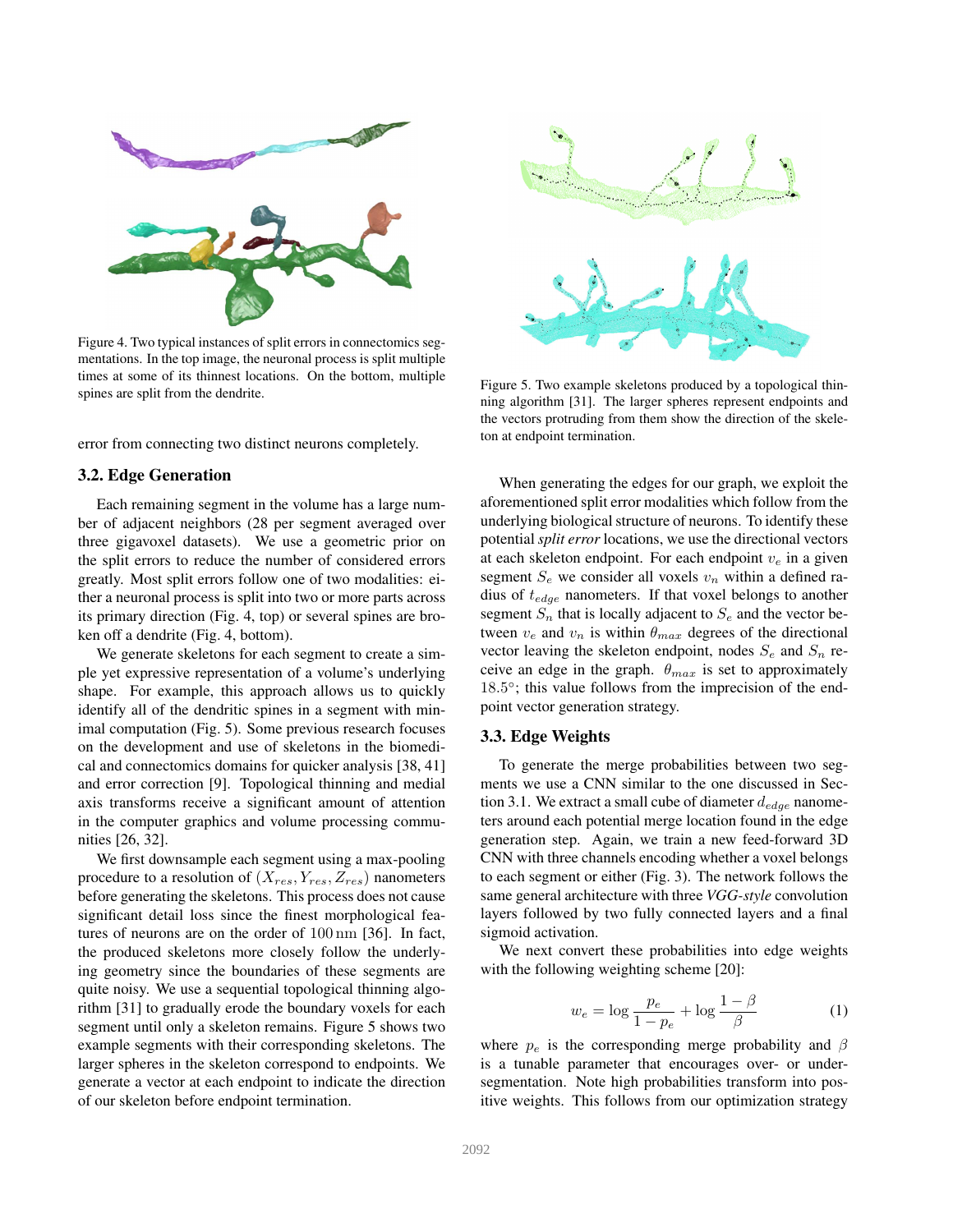Table 1. We show results on four testing datasets, two from the PNI volumes, one from the Kasthuri volume, and one on the SNEMI3D challenge dataset. We use four PNI volumes for training and three for validation. We further finetune our neural networks on separate training data for both the Kasthuri and SNEMI3D volumes.

| <b>Dataset</b> | <b>Brain Region</b>         | <b>Sample Resolution</b>                   | <b>Dimensions</b>             | <b>Segmentation</b>          |
|----------------|-----------------------------|--------------------------------------------|-------------------------------|------------------------------|
| PNI            | Primary Visual Cortex       | $3.6 \times 3.6 \times 40 \,\mathrm{nm}^3$ | $2048 \times 2048 \times 256$ | Zwatershed and Mean Agg [25] |
| Kasthuri       | <b>Somatosensory Cortex</b> | $6 \times 6 \times 30$ nm <sup>3</sup>     | $1335 \times 1809 \times 338$ | Waterz $[11]$                |
| SNEMI3D        | <b>Somatosensory Cortex</b> | $3 \times 3 \times 30$ nm <sup>3</sup>     | $1024 \times 1024 \times 100$ | Waterz $[11]$                |

(discussed below) which minimizes an objective function and therefore should collapse all positive weighted edges.

## 3.4. Graph Optimization

Our graph formulation enables us to apply a diverse range of graph-based global optimization strategies. Here, we reformulate the partitioning problem as a multicut one. There are two primary benefits to this minimization strategy: first, the final number of segments depends on the input and is not predetermined; second, the solution is globally consistent (i.e., a boundary remains only if the two corresponding nodes belong to different segments) [20].

We use the greedy-additive edge contraction method to produce a feasible solution to the multicut problem [20]. Following their example, we use the more general lifted multicut formulation where all non-adjacent pairs of nodes receive a "lifted" edge and a corresponding edge weight indicating the long-range probability that two nodes belong to the same neuron. Ideally, these weights perfectly reflect the probability that two nodes belong to the same neuron by considering all possible paths between the nodes in the graph. Unfortunately, such computation is expensive, so we create a lower estimate of the probability by finding the shortest path on the negative log-likelihood graph (i.e., each original edge weight  $w_e$  is now  $-\log w_e$ ) and setting the probability equal to e raised to the distance [20].

## 4. Experiments

We discuss the datasets used for evaluation and the various parameters from the previous section.

### 4.1. Datasets

We evaluate our methods using four datasets with different resolutions, acquisition techniques, and input segmentation strategies (Table 3.2). The PNI volumes were given to us by the authors of [43] and contain nine separate volumes imaged by a serial section transmission electron microscope (ssTEM). We use four of these volumes to train our networks and tune parameters, three for validation, and the last two for testing. These image volumes have an initial segmentation produced by a variant of a 3D U-Net followed by zwatershed and mean agglomeration [25].

The Kasthuri dataset is freely available online<sup>1</sup> and rep-

resents a region of the neocortex imaged by a scanning electron microscope (SEM). We divide this volume into training and testing blocks. We initially use a 3D U-Net to produce affinities and agglomerate with the waterz algorithm [11].

Although our proposed method is designed primarily for large-scale connectomics datasets, we evaluate our method on the popular SNEMI3D challenge dataset.<sup>2</sup> Our initial segmentation strategy is the same for both the SNEMI3D and Kasthuri datasets.

#### 4.2. Parameter Configuration

Here we provide the parameters and CNN architectures discussed in Section 3. The supplemental material provides additional experiments that explore each of these parameters and network architectures in further detail.

**Node Generation.** To determine a suitable value for  $t_{vol}$  the threshold to receive a node in the graph—we consider the edge generation step which requires expressive skeletons. Skeletons generated through gradual boundary erosion [31] tend to reduce small segments to a singular point removing all relevant shape information. After exploring various threshold values on four training datasets we set  $t_{vol} = 0.01036 \,\text{µm}^3.$ 

Skeletonization Method. To evaluate various skeleton generation approaches we create and publish a skeleton benchmark dataset.<sup>3</sup> We evaluate three different skeleton approaches with varying parameters on this benchmark dataset [26, 31, 38]. Downsampling the data to 80 nanometers in each dimension followed by a topological thinning algorithm [31] produces the best results.

Edge Generation. During edge generation, we want to minimize the total number of edges while maintaining a high recall on the edges corresponding to *split errors*. After considering various thresholds, we find that  $t_{edge} = 500 \text{ nm}$ guarantees both of these attributes. When transforming our probabilities into edge weights, we use  $\beta = 0.95$  to reduce the number of false merges further.

CNN Training. Of the nine PNI datasets, we use four for training and three for validation. We experimented with various network architectures and input cube sizes. Our node network receives a cube with  $d_{node} = 800$  nm which is then sampled into a voxel grid of size (60, 60, 20). Our edge

<sup>1</sup>https://neurodata.io/data/kasthuri15/

<sup>2</sup>http://brainiac2.mit.edu/SNEMI3D/home

<sup>3</sup>http://rhoana.org/skeletonbenchmark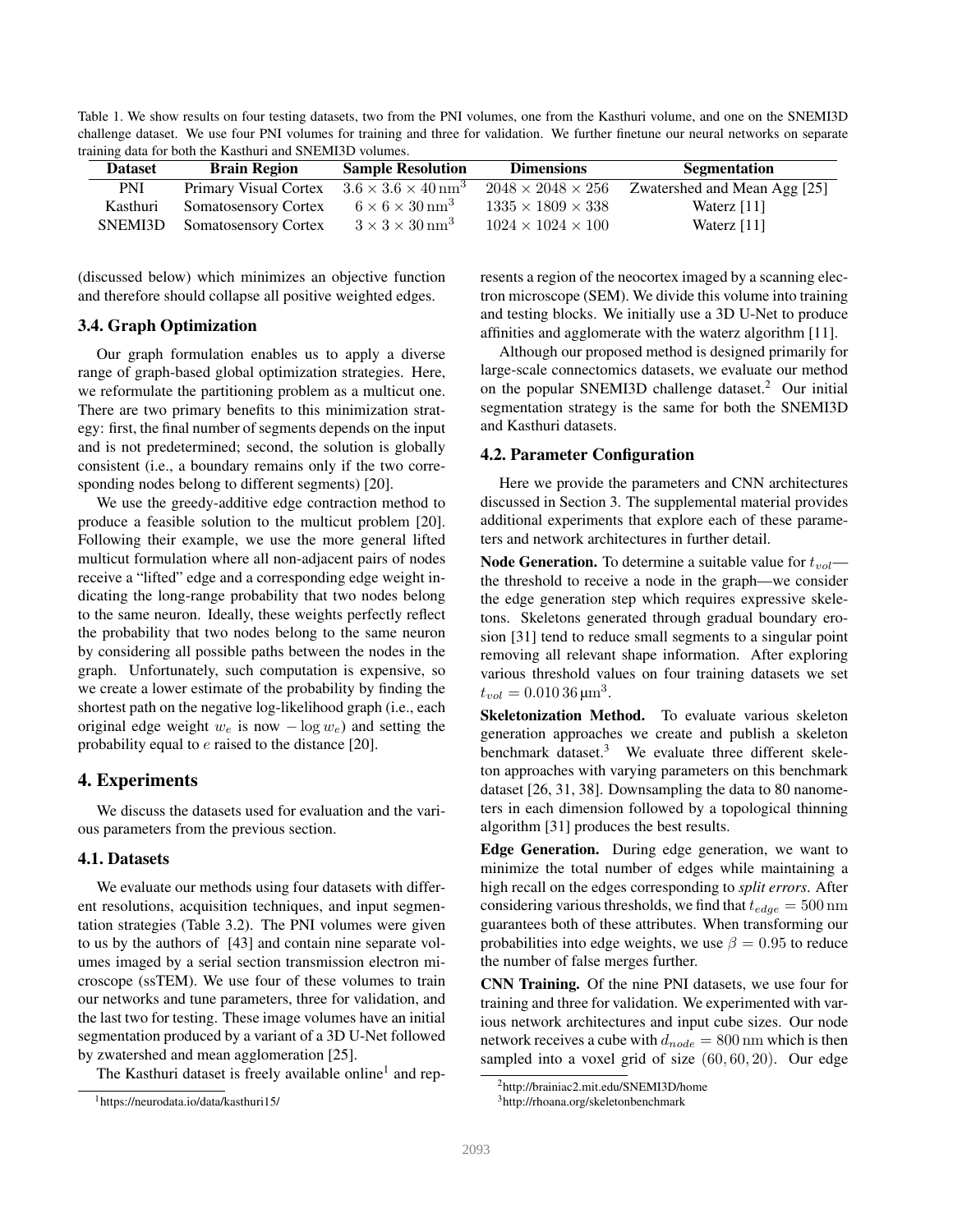Table 2. Our proposed method reduces the total variation of information by 20.9%, 28.7%, 15.6%, and 19.8% on four testing datasets. The variation of information split decreases significantly, achieving a maximum reduction of 45.5% on the second PNI testing dataset.

| <b>Dataset</b>      | Total VI        |                 | VI Split        |                 | VI Merge        |                 |                 |
|---------------------|-----------------|-----------------|-----------------|-----------------|-----------------|-----------------|-----------------|
|                     | <b>Baseline</b> | <b>Proposed</b> | <b>Decrease</b> | <b>Baseline</b> | <b>Proposed</b> | <b>Baseline</b> | <b>Proposed</b> |
| PNI Test One        | 0.491           | 0.388           | $-20.9\%$       | 0.418           | 0.273           | 0.073           | 0.115           |
| <b>PNI</b> Test Two | 0.416           | 0.297           | $-28.7\%$       | 0.368           | 0.200           | 0.049           | 0.097           |
| Kasthuri Test       | 0.965           | 0.815           | $-15.6\%$       | 0.894           | 0.681           | 0.071           | 0.134           |
| SNEMI3D             | 0.807           | 0.647           | $-19.8\%$       | 0.571           | 0.438           | 0.236           | 0.209           |



Figure 6. Here we show three success (left) and two failure (right) cases for our proposed methods. On the left, we see two dendrites with eight spines each correctly merged. Correcting these types of splits errors is particularly essential for extracting the wiring diagram since synaptic connections occur on the spines. In between these examples, we show a typical neuronal process initially split at numerous thin locations. Circled on the top right is an incorrectly merged spine to the dendrite. We correctly connect five spines but we accidentally merge two spines to the same location once. Below that is an example where a merge error in the input segmentation causes an error.

network receives a cube with  $d_{edge} = 1200 \text{ nm}$  which is similarly sampled into a voxel grid of size  $(52, 52, 18)$ 

We train each network on the PNI data for 2,000 epochs. There are 20,000 examples per epoch with an equal representation of ones that should and should not merge. We employ extensive data augmentation by randomly rotating the input around the  $z$ -axis and reflecting over the  $xy$ -plane. For the Kasthuri and SNEMI3D data, we finetune the pretrained network for 500 epochs.

# 4.3. Error Metrics

We evaluate the performance of the different methods using the split variation of information (VI) [27]. The split and merge variation of information scores quantify overand under-segmentation respectively using the conditional entropy. The sum of the two entropies gives the total variation of information. For our CNNs, a true positive indicates a corrected split error and a false positive a merge error introduction.

### 5. Results

We provide quantitative and qualitative analysis of our method and ablation studies comparing the effectiveness of each component.

#### 5.1. Benchmark Comparison

Table 2 shows the total variation of information improvement of our method over our input segmentations on four test datasets. We reduce the total variation of information on the two PNI, Kasthuri, and SNEMI3D datasets by 20.9%, 28.7%, 15.6%, and 19.8% respectively. Our VI split scores decrease by 34.5%, 45.5%, 23.8%, and 23.3% on the four datasets. Our proposed method only merges segments together and does not divide any into multiple components, and thus our VI merge scores can only increase. However, our input segmentations are very over-segmented and have a small VI merge score at the start. Our algorithm increases the VI merges (i.e., it makes some wrong merge decisions) but the overall decrease in VI split overcomes the slight in-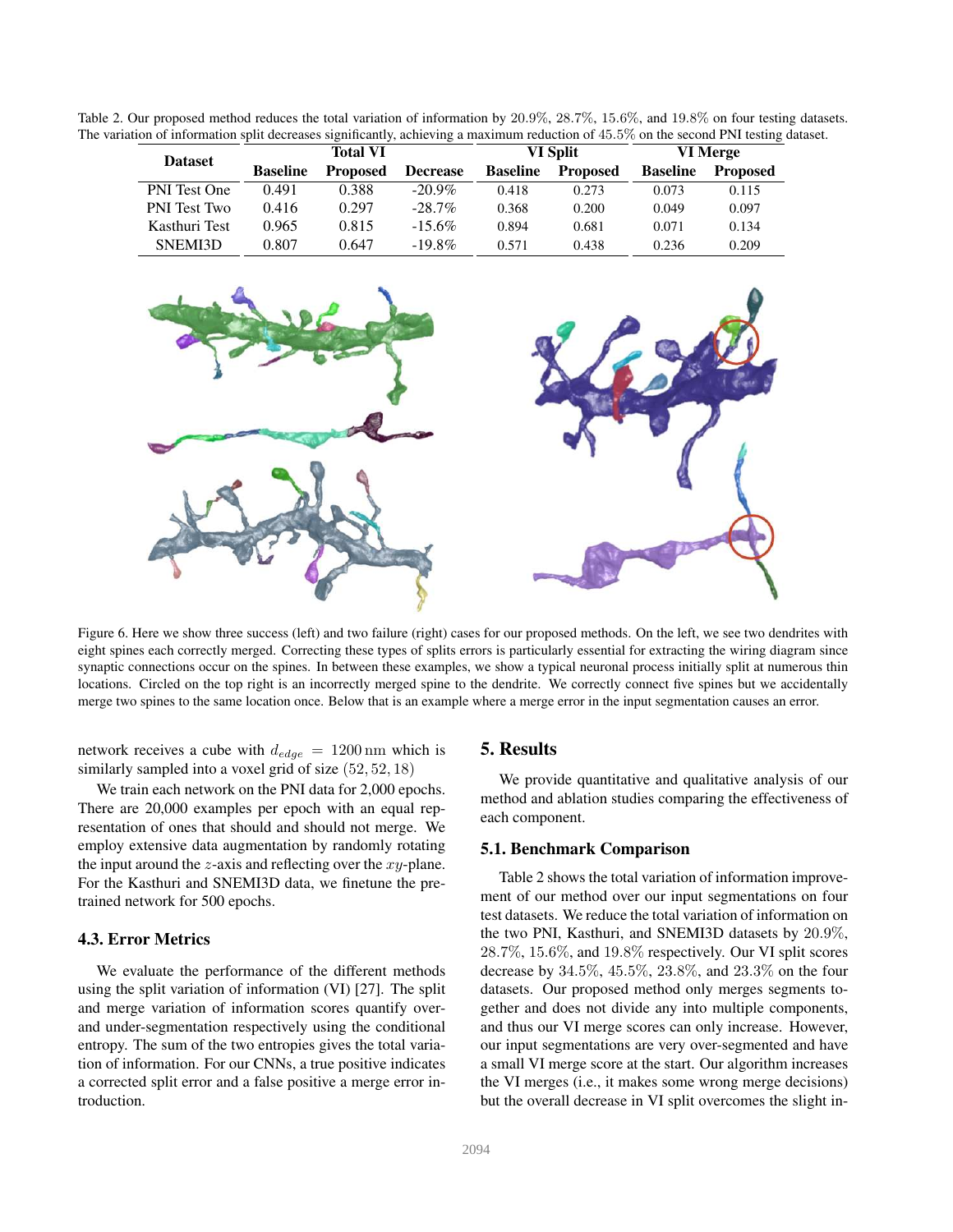

Figure 7. One success (left) and one failure (right) of our proposed biologically-constrained edge generation strategy. In the left instance, the broken spine has a skeleton endpoint with a vector directed at the main process. In the right example, two spines are split from the dendrite but merged together in the input segmentation. The skeleton traverses near the broken location without producing an endpoint.

creases in VI merge. On the SNEMI3D dataset, we generate multiple baselines and proposed segmentations by varying the merging threshold in the waterz algorithm. We show the results on the best baseline compared to the best-corrected segmentation, and thus the VI merge can decrease for this dataset.

Figure 6 shows five examples from our proposed method, three correct (left) and two failures (right). Here, we see two example dendrites with eight spines each correctly reconnected to the neuronal process. Fixing these types of split errors is crucial for extracting the wiring diagram from the brain: electrical signal from neighboring cells is propagated onwards through post-synaptic densities located on these spines. Between these two dendrites, we show a typical neuronal process split into multiple segments at locations where the process becomes quite thin. Our edge generation step quickly identifies these locations as potential split errors, and our CNN predicts that the neuronal process is continuing and not terminating. On the top right, we show an example dendrite where we correctly merge five spines. However, in one location (circled) we accidentally merge one additional spine causing a merge error. Below that, we show an error caused by a merge error in the input segmentation. The purple neuronal process is incorrectly merged at one location with a perpendicular traversing process (circled). We merge other segments with the perpendicular process causing an increase in VI merge.

### 5.2. Empirical Ablation Studies

Here, we elaborate on the effectiveness of each component of our method on three of the datasets and compare against relevant baselines.

Node Generation. Table 3 summarizes the success of our node generation strategy in terms of correctly merging small segments to larger ones from the same process. We compare our results against the following simple baseline: how many small labels are correctly merged if they receive the same label as the adjacent large segment with which it shares the highest mean affinity. Our method significantly outperforms the baseline on the PNI datasets. The baseline performs poorly as expected since the input segmentation ag-

Table 3. Our proposed node generation strategy that merges small segments into nearby larger ones outperforms the baseline strategy. In our best instance, we correctly merge 444 small segments while only incorrect merging 75.

| while only incorrect inciging 15. |                    |                       |  |  |
|-----------------------------------|--------------------|-----------------------|--|--|
| <b>Dataset</b>                    | <b>Baseline</b>    | <b>Proposed</b>       |  |  |
| <b>PNI</b> Test One               | $305/521(36.9\%)$  | $686/169(80.2\%)$     |  |  |
| <b>PNI</b> Test Two               | 185/281 (39.7%)    | 444 / 75 (85.5%)      |  |  |
| Kasthuri Test                     | 4.514/4.090(52.5%) | $6.623/2.020(76.6\%)$ |  |  |

glomeration strategy initially opted not to merge these small segments based on the affinities alone. In each case, we correctly merge between 76 and 85% of small segments. The waterz agglomeration strategy produces many more small segments than the mean agglomeration method. Interestingly, the baseline is much higher for this strategy, indicating that a simple post-processing method of merging small segments based on a thresholded affinity might be justified.

Edge Generation. There are two main components to edge generation: skeletonization and location of potential split errors. We created a skeleton benchmark dataset for connectomics segmentations and labeled the endpoints for 500 ground truth segments. The utilized skeletonization approach has a precision of 94.7% and a recall of 86.7% for an overall F-score of 90.5% on the benchmark dataset.

Figure 7 shows some qualitative examples of where our method succeeds (left) and fails (right). Our method correctly establishes edges whenever one of the neuronal processes has a skeleton endpoint and directional vector in the vicinity of the error (left). In this particular example, the broken spine has an endpoint vector pointing directly at the corresponding dendrite. On the right, we see a failure where two spines are connected to one another causing the skeleton to have no endpoints at the break.

Table 4 provides the quantitative results for our edge generation method. The simple baseline strategy is to use the adjacency graph from the segmentation. That is, two nodes receive an edge if the corresponding segments have a pair of neighboring voxels. We notice that the adjacency graph creates a large number of edges between neuronal processes that should not merge. In contrast, our proposed method reduces the graph size by around 60% on each of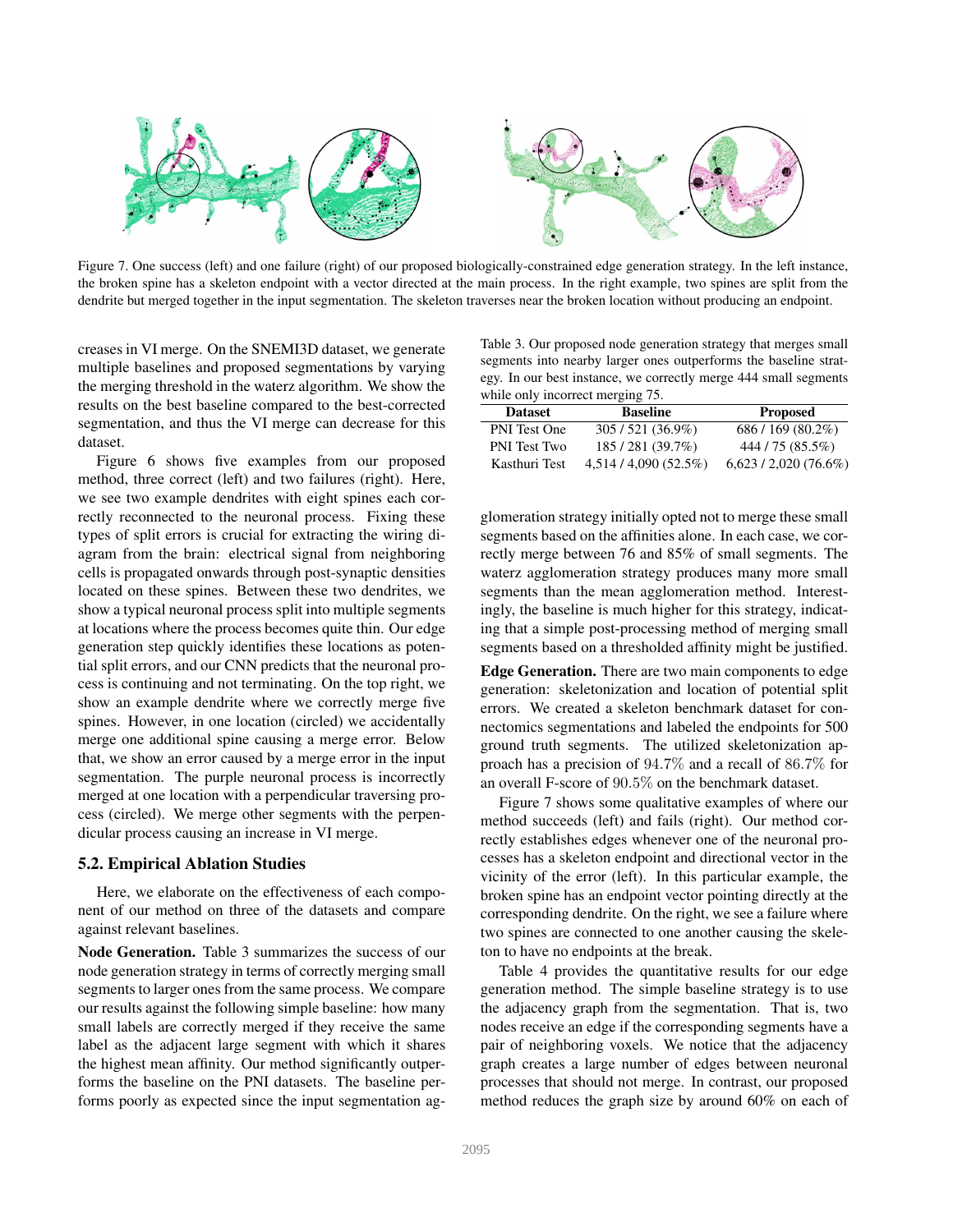Table 4. Our edge generation strategy reduces the number of edges in the graph by around 60% on each of the three datasets. Impressively 80% of the true split errors remain after the edge pruning operations.

| <b>Dataset</b>      | <b>Baseline</b> | <b>Proposed</b> | <b>Edge Recall</b> |
|---------------------|-----------------|-----------------|--------------------|
| <b>PNI</b> Test One | 528/25.619      | 417/10.074      | 79.0%/39.3%        |
| <b>PNI</b> Test Two | 460/30.388      | 370/11.869      | $80.4\%$ / 39.1%   |
| Kasthuri Test       | 1.193/43.951    | 936/18.168      | 78.5%/41.3%        |





Figure 8. The receiver operating characteristic (ROC) curve for our learned edge features for three test datasets.

Table 5. Using a global graph optimization strategy prevents segments from merging incorrectly over a traditional greedy approach. Our average decrease in VI merge over the baseline is 15.1% with a maximum decrease of 23.6%.

| <b>Dataset</b>      | <b>Baseline</b> | <b>Proposed</b> | <b>Decrease</b> |
|---------------------|-----------------|-----------------|-----------------|
| <b>PNI</b> Test One | 0.127           | 0.115           | $-9.4\%$        |
| <b>PNI</b> Test Two | 0.127           | 0.097           | $-23.6%$        |
| Kasthuri Test       | 0.153           | 0.134           | $-12.4\%$       |

the three datasets. Similarly, our recall of true split errors is around 80% on each dataset.

We provide the results of our edge CNN in Figure 8. Overall our network performs well on each of our datasets with accuracies of 96.4%, 97.2%, and 93.4% on the PNI and Kasthuri datasets respectively.

Graph Partitioning. Lastly, we quantify the benefits to using a global graph partitioning strategy over a standard agglomeration technique. As a baseline, we merge regions together using only the local context from our CNN classifier. To create a fair comparison with our proposed method, we merge all segments whose predicted merge scores exceed 95% (a corollary to the chosen  $\beta$  value). Table 5 shows the improvement in variation of information merge over a greedy agglomeration approach. The VI merge score decreases by 15.1% on average when using a global optimization strategy.

#### 5.3. Computational Performance

All performance experiments ran on an Intel Core i7- 6800K CPU 3.40 GHz with a Titan X Pascal GPU. All code is written in Python and is freely available<sup>4</sup>. We use the Keras deep learning library for our neural networks with Theano backend and cuDNN 7 acceleration for CUDA 8.0. Table 6 shows the running time for each step of our proposed method on the PNI Test Two dataset  $(2048 \times 2048 \times 256)$ . Our method achieves a throughput of 1.66 megavoxels per second.

| Table 6. Running times on a gigavoxel dataset. |                     |  |  |
|------------------------------------------------|---------------------|--|--|
| <b>Step</b>                                    | <b>Running Time</b> |  |  |
| <b>Node Feature Extraction</b>                 | 73 seconds          |  |  |
| Node CNN                                       | 208 seconds         |  |  |
| <b>Skeleton Generation</b>                     | 34 seconds          |  |  |
| <b>Edge Feature Extraction</b>                 | 208 seconds         |  |  |
| Edge CNN                                       | 109 seconds         |  |  |
| <b>Lifted Multicut</b>                         | 13 seconds          |  |  |
| Total                                          | 10.75 minutes       |  |  |

## 6. Conclusions

We propose a third step for connectomics reconstruction workflows to refine over-segmentations produced by typical state-of-the-art reconstruction pipelines. Our method uses both local and global context to improve on the input segmentation using a global graph optimization strategy. For local context, we employ geometric constraints based on the underlying biology and learn typical neuron morphologies. Performing the graph optimization after initial segmentation allows us to capture larger shape context when making decisions. We improve on state-of-the-art segmentation methods on four different datasets, reducing the variation of information by 21.3% on average.

Our graph formulation provides a formal description of the problem and enables a wide range of optimization strategies in the future. Our current implementation makes use of the lifted multicut formulation. However, our method can easily be extended to a wide range of other graph partitioning strategies. For example, with progress in automatic identification of neuron type (e.g., excitatory or inhibitory) we can introduce additional constraints to the global optimizer to prevent different types from merging.

Acknowledgements. We thank Jonathan Zung and Sebastian Seung from the Princeton Neuroscience Institute for sharing their results and data with us. We also thank Kálmán Palágyi for providing us with topological thinning code. This research was supported in part by NSF grants IIS-1447344 and IIS-1607800, and by IARPA contract D16PC00002.

<sup>4</sup>http://rhoana.org/biologicalgraphs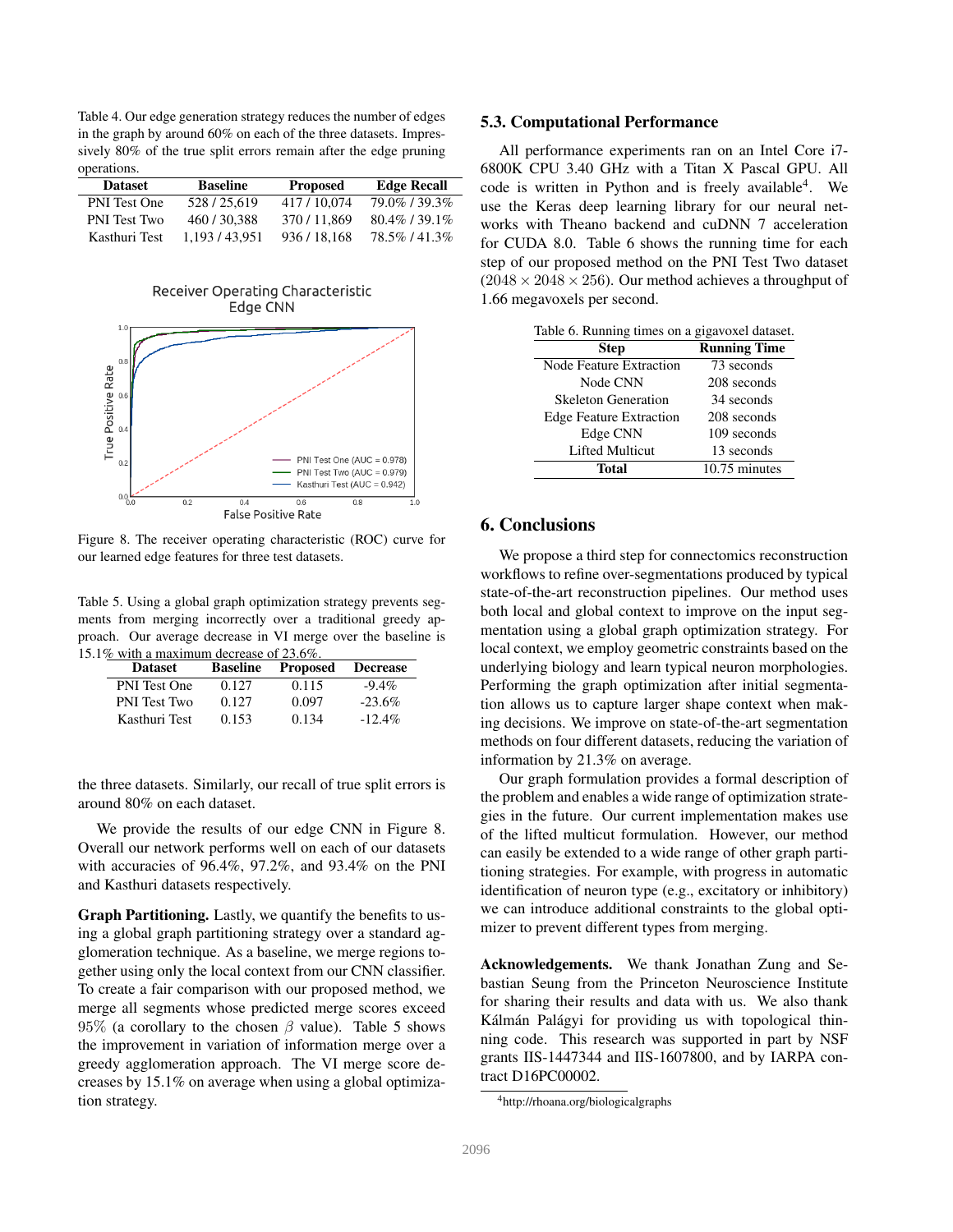# References

- [1] B. Andres, T. Kroeger, K. L. Briggman, W. Denk, N. Korogod, G. Knott, U. Koethe, and F. A. Hamprecht. Globally optimal closed-surface segmentation for connectomics. In *European Conference on Computer Vision*, pages 778–791. Springer, 2012.
- [2] T. Beier, C. Pape, N. Rahaman, T. Prange, S. Berg, D. D. Bock, A. Cardona, G. W. Knott, S. M. Plaza, L. K. Scheffer, et al. Multicut brings automated neurite segmentation closer to human performance. *Nature methods*, 14(2):101, 2017.
- [3] J. A. Bogovic, G. B. Huang, and V. Jain. Learned versus hand-designed feature representations for 3d agglomeration. *arXiv preprint arXiv:1312.6159*, 2013.
- [4] K. Briggman, W. Denk, S. Seung, M. N. Helmstaedter, and S. C. Turaga. Maximin affinity learning of image segmentation. In *Advances in Neural Information Processing Systems*, pages 1865–1873, 2009.
- [5] K. Chatfield, K. Simonyan, A. Vedaldi, and A. Zisserman. Return of the devil in the details: Delving deep into convolutional nets. *arXiv preprint arXiv:1405.3531*, 2014.
- [6] Ö. Çiçek, A. Abdulkadir, S. S. Lienkamp, T. Brox, and O. Ronneberger. 3d u-net: learning dense volumetric segmentation from sparse annotation. In *International Conference on Medical Image Computing and Computer-Assisted Intervention*, pages 424–432. Springer, 2016.
- [7] D. Ciresan, A. Giusti, L. M. Gambardella, and J. Schmidhuber. Deep neural networks segment neuronal membranes in electron microscopy images. In *Advances in neural information processing systems*, pages 2843–2851, 2012.
- [8] J. Cousty, G. Bertrand, L. Najman, and M. Couprie. Watershed cuts: Minimum spanning forests and the drop of water principle. *Transactions on Pattern Analysis and Machine Intelligence*, 2009.
- [9] K. Dmitriev, T. Parag, B. Matejek, A. Kaufman, and H. Pfister. Efficient correction for em connectomics with skeletal representation. In *British Machine Vision Conference (BMVC)*, 2018.
- [10] P. F. Felzenszwalb and D. P. Huttenlocher. Efficient graphbased image segmentation. *International journal of computer vision*, 2004.
- [11] J. Funke, F. D. Tschopp, W. Grisaitis, C. Singh, S. Saalfeld, and S. C. Turaga. A deep structured learning approach towards automating connectome reconstruction from 3d electron micrographs. *arXiv preprint arXiv:1709.02974*, 2017.
- [12] D. Haehn, J. Hoffer, B. Matejek, A. Suissa-Peleg, A. K. Al-Awami, L. Kamentsky, F. Gonda, E. Meng, W. Zhang, R. Schalek, et al. Scalable interactive visualization for connectomics. In *Informatics*, volume 4, page 29. Multidisciplinary Digital Publishing Institute, 2017.
- [13] D. Haehn, V. Kaynig, J. Tompkin, J. W. Lichtman, and H. Pfister. Guided proofreading of automatic segmentations for connectomics. In *The IEEE Conference on Computer Vision and Pattern Recognition (CVPR)*, June 2018.
- [14] D. Haehn, S. Knowles-Barley, M. Roberts, J. Beyer, N. Kasthuri, J. W. Lichtman, and H. Pfister. Design and evaluation of interactive proofreading tools for connectomics.

*IEEE Transactions on Visualization and Computer Graphics*, 20(12):2466–2475, 2014.

- [15] M. Helmstaedter. The mutual inspirations of machine learning and neuroscience. *Neuron*, 86(1):25–28, 2015.
- [16] V. Jain, B. Bollmann, M. Richardson, D. Berger, M. Helmstädter, K. Briggman, W. Denk, J. Bowden, J. Mendenhall, W. Abraham, K. Harris, N. Kasthuri, K. Hayworth, R. Schalek, J. Tapia, J. Lichtman, and S. Seung. Boundary learning by optimization with topological constraints. In *Proc. IEEE CVPR 2010*, pages 2488–2495, 2010.
- [17] V. Jain, S. C. Turaga, K. Briggman, M. N. Helmstaedter, W. Denk, and H. S. Seung. Learning to agglomerate superpixel hierarchies. In *Advances in Neural Information Processing Systems*, pages 648–656, 2011.
- [18] M. Januszewski, J. Kornfeld, P. H. Li, A. Pope, T. Blakely, L. Lindsey, J. Maitin-Shepard, M. Tyka, W. Denk, and V. Jain. High-precision automated reconstruction of neurons with flood-filling networks. *Nature methods*, 15(8):605, 2018.
- [19] N. Kasthuri, K. J. Hayworth, D. R. Berger, R. L. Schalek, J. A. Conchello, S. Knowles-Barley, D. Lee, A. Vazquez- ´ Reina, V. Kaynig, T. R. Jones, et al. Saturated reconstruction of a volume of neocortex. *Cell*, 162(3):648–661, 2015.
- [20] M. Keuper, E. Levinkov, N. Bonneel, G. Lavoué, T. Brox, and B. Andres. Efficient decomposition of image and mesh graphs by lifted multicuts. In *Proceedings of the IEEE International Conference on Computer Vision*, pages 1751–1759, 2015.
- [21] S. Knowles-Barley, V. Kaynig, T. R. Jones, A. Wilson, J. Morgan, D. Lee, D. Berger, N. Kasthuri, J. W. Lichtman, and H. Pfister. Rhoananet pipeline: Dense automatic neural annotation. *arXiv preprint arXiv:1611.06973*, 2016.
- [22] S. Knowles-Barley, M. Roberts, N. Kasthuri, D. Lee, H. Pfister, and J. W. Lichtman. Mojo 2.0: Connectome annotation tool. *Frontiers in Neuroinformatics*, (60), 2013.
- [23] N. Krasowski, T. Beier, G. Knott, U. Köthe, F. A. Hamprecht, and A. Kreshuk. Neuron segmentation with highlevel biological priors. *IEEE transactions on medical imaging*, 37(4):829–839, 2018.
- [24] K. Lee, A. Zlateski, V. Ashwin, and H. S. Seung. Recursive training of 2d-3d convolutional networks for neuronal boundary prediction. In *Advances in Neural Information Processing Systems*, pages 3573–3581, 2015.
- [25] K. Lee, J. Zung, P. Li, V. Jain, and H. S. Seung. Superhuman accuracy on the snemi3d connectomics challenge. *arXiv preprint arXiv:1706.00120*, 2017.
- [26] T.-C. Lee, R. L. Kashyap, and C.-N. Chu. Building skeleton models via 3-d medial surface axis thinning algorithms. *CVGIP: Graphical Models and Image Processing*, 56(6):462–478, 1994.
- [27] M. Meila. Comparing clusterings by the variation of information. In *Colt*, volume 3, pages 173–187. Springer, 2003.
- [28] Y. Meirovitch, A. Matveev, H. Saribekyan, D. Budden, D. Rolnick, G. Odor, S. Knowles-Barley, T. R. Jones, H. Pfister, J. W. Lichtman, et al. A multi-pass approach to largescale connectomics. *arXiv preprint arXiv:1612.02120*, 2016.